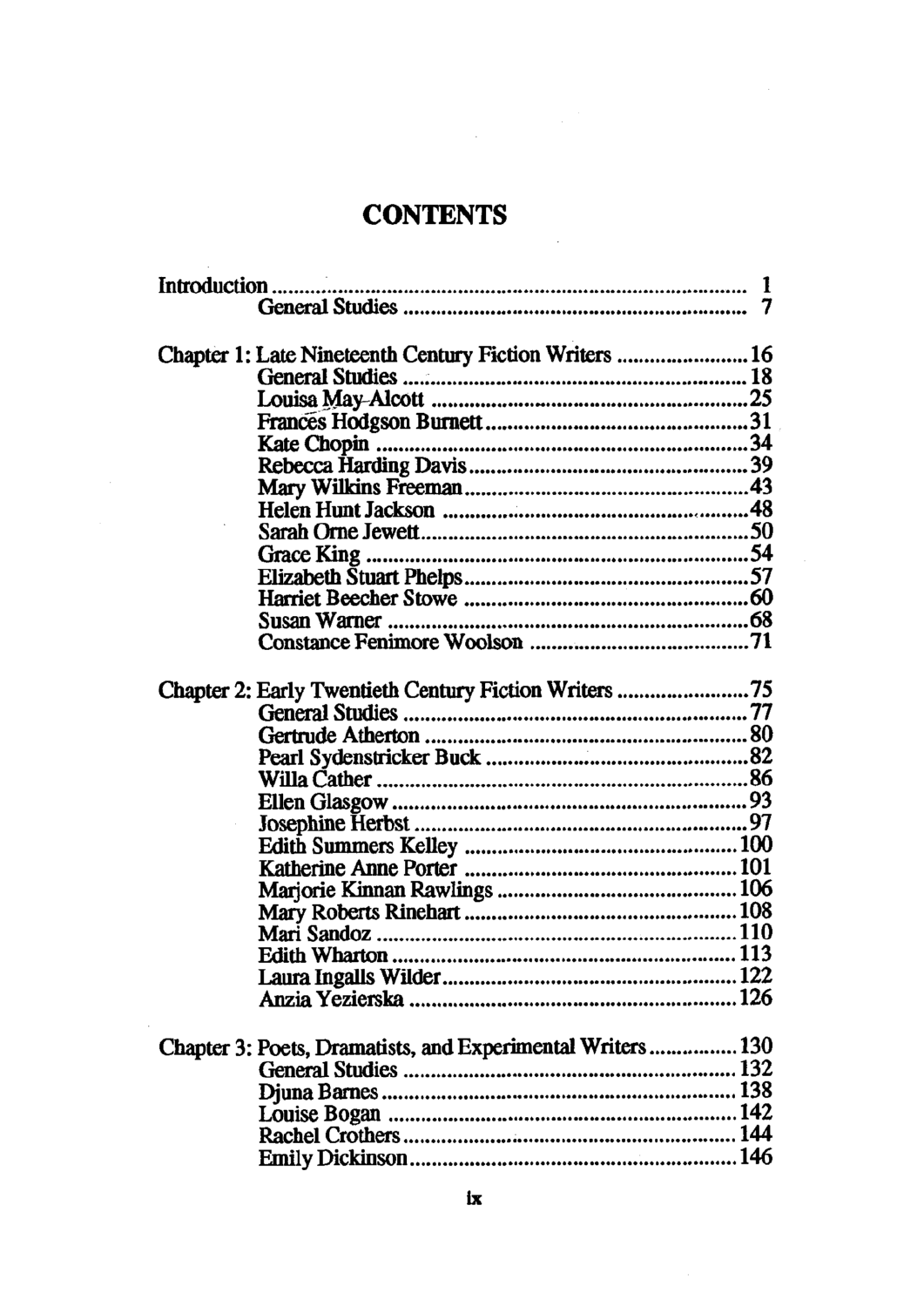## **One Hundred Years of American Women Writing**

 $\overline{\phantom{a}}$